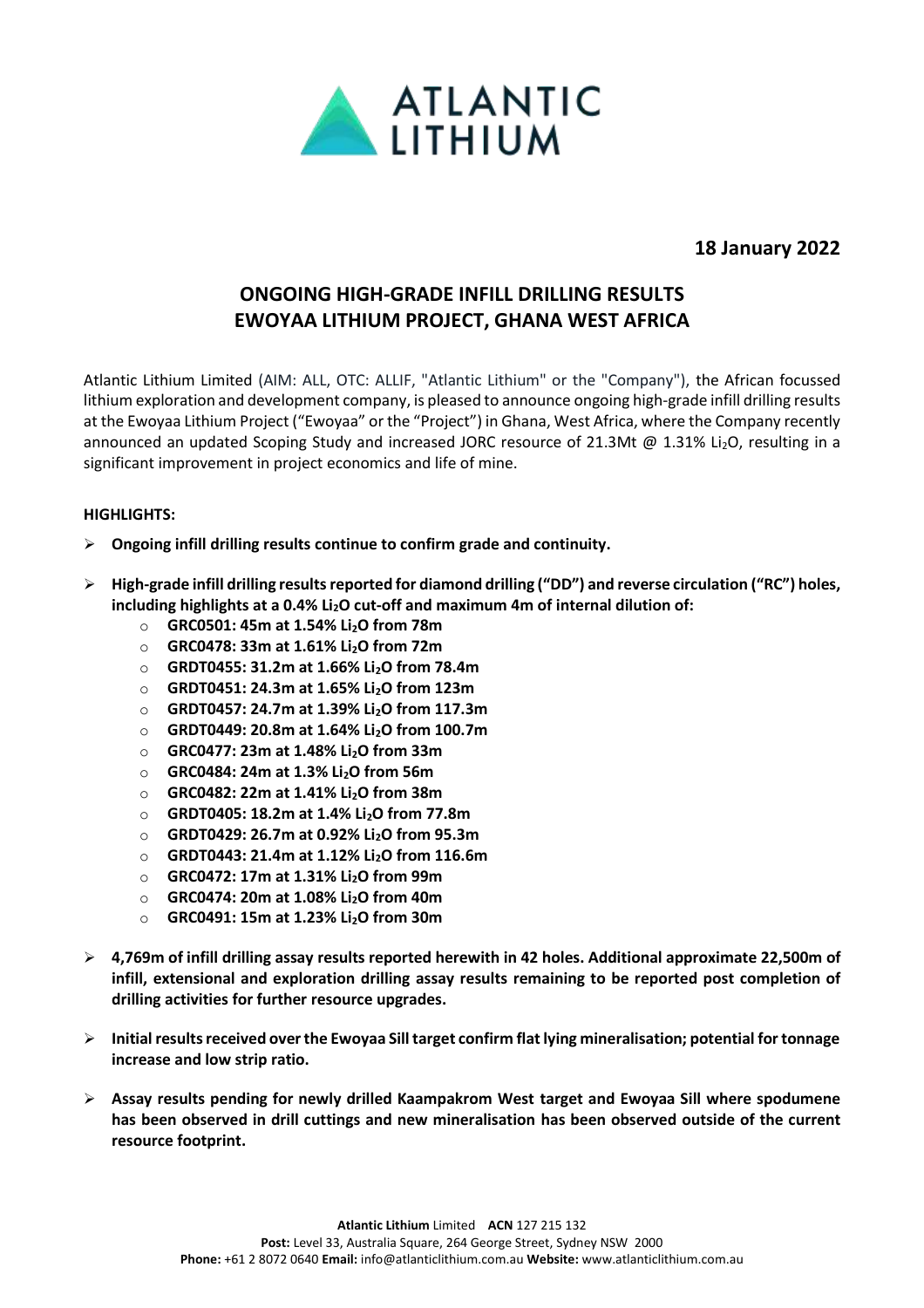

- ➢ **Recently announced Scoping Study update (***refer RNS of 7 December 2021***) delivers exceptional financial outcomes for a 2Mtpa operation, producing an average c. 300,000tpa of 6% Li2O spodumene concentrate ("SC6") over an 11.4-year operation:**
	- o **LOM revenues exceeding US\$3.43bn, Post-tax NPV<sup>8</sup> of US\$789m, IRR of 194% over 11.4 years**
	- o **US\$70m capital cost with industry-leading payback period of <1 year**
	- o **C1 cash operating costs of US\$249 per tonne of 6% lithium spodumene concentrate Free on Board ("FOB") Ghana Port, after by-product credits**
	- o **Pre-tax NPV<sup>8</sup> of US\$1.23bn and EBITDA of US\$2.02bn for LOM**
	- o **Average EBITDA of US\$178m per annum**
- ➢ **Significant potential for resource upgrades; project metrics substantially improve with increased LOM beyond 12 years.**
- ➢ **Auger drilling recommenced on site with six power auger rigs active to test new exploration targets within the Mankessim, Mankessim South and Saltpond licenses; regional airborne geophysical and soil sampling surveys planned over newly granted Cape Coast license.**
- ➢ **Exploration and resource expansion drilling planned to recommence in February 2022.**

Commenting on the Company's latest progress, Vincent Mascolo, CEO of Atlantic, said:

"*The ongoing infill drilling results received continue to confirm mineralisation grade and continuity where tested across the Ewoyaa deposit.*

*"Assay results received over the Ewoyaa Sill target to date are encouraging, with mineralisation occurring in flat lying sill structures favourable for tonnage addition and low strip ratio. Additional results are still pending.*

*"Visible spodumene was observed in the new Kaampakrom West target, with assays pending. Both of these target areas fall outside of the current resource footprint, indicating the potential for further resource growth.*

*"The Company is targeting >80% resource conversion from inferred to indicated over the recently upgraded 21.3Mt @ 1.31% Li2O resource, as well as a targeted tonnage increase to over 24Mt in support of a 12-year mine life for future studies.*

*"Our resource continues to grow, and the upside of the Project is clear. As such, we expect that the Project metrics will improve beyond the current defined Life of Mine. It is estimated by the Company that every additional year of production will add up to c. US\$60m<sup>1</sup> in post-tax NPV per annum. These fundamentals continue to demonstrate Ewoyaa as an industry-leading asset and, with the Company being ideally poised to benefit from the growing lithium market, we look forward to progressing the Project towards production and establishing Atlantic as new player in the lithium supply chain."*

<sup>1</sup> [https://www.investegate.co.uk/atlantic-lithium-ltd--all-/rns/exceptional-lithium-scoping-study-update](https://www.investegate.co.uk/atlantic-lithium-ltd--all-/rns/exceptional-lithium-scoping-study-update-ghana/202112070700018028U/)[ghana/202112070700018028U/](https://www.investegate.co.uk/atlantic-lithium-ltd--all-/rns/exceptional-lithium-scoping-study-update-ghana/202112070700018028U/)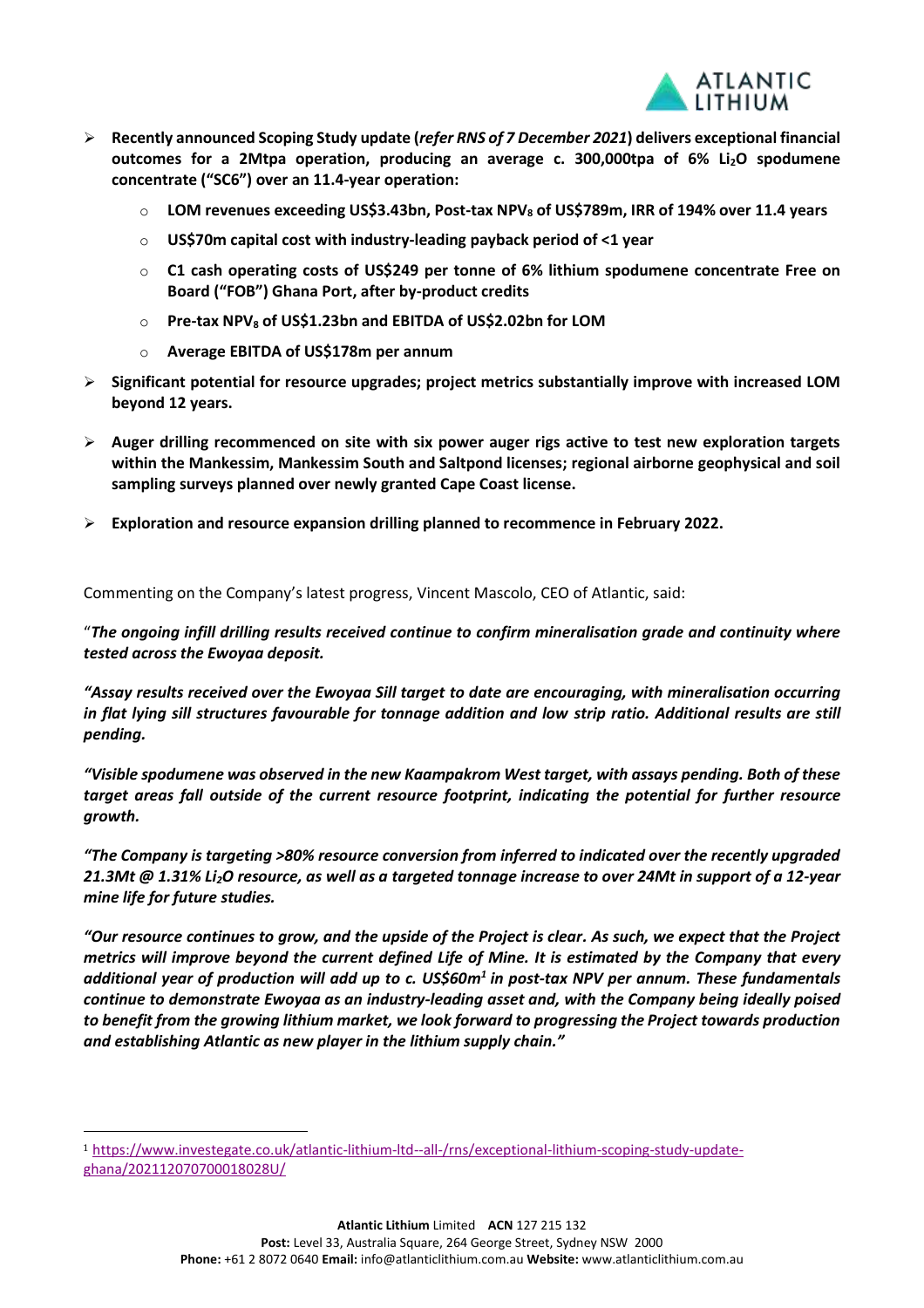

## **Infill Drilling Results**

Ongoing infill drilling results are reported herewith for 4,769m of infill drilling in 42 holes at the Ewoyaa Lithium Project. An additional 22,500m of resource and exploration drilling results are pending which in addition to what is reported herewith and was reported on *15 December 2021* were completed post reporting of the updated Mineral Resource Estimate ("MRE") of 21.3Mt @ 1.31% Li2O (*refer RNS of 1 December 2021*).

Multiple high-grade drill intersections have been returned in RC and DD infill drilling, with highlights reported in *Table 1* and *Figure 1* at a 0.4% Li2O cut-off and maximum 4m of internal dilution (*refer Appendix 1* for all reported intersections).

*Table 1: Reported RC and DD drill intersection highlights at greater than 20 lithium meters (lithium grade x interval meters) at a 0.4% Li2O cut-off and maximum 4m of internal dilution.*

| Hole_ID               |     |            |      | From m To m Interval m Hole depth m assay_Li2O% |      | Intersection                              | Comment             | metal content Li2O% x m |
|-----------------------|-----|------------|------|-------------------------------------------------|------|-------------------------------------------|---------------------|-------------------------|
| GRC0501               | 78  | 123        | 45   | 146                                             | 1.54 | GRC0501: 45m at 1.54% Li2O from 78m       |                     | 69.18                   |
| GRC0478               | 72  | 105        | 33   | 125                                             | 1.60 | GRC0478: 33m at 1.61% Li2O from 72m       |                     | 52.94                   |
| GRDT0455 78.4         |     | 109.6 31.2 |      | 125.3                                           | 1.65 | GRDT0455: 31.2m at 1.66% Li2O from 78.4m  |                     | 51.55                   |
| GRDT0451 123.0        |     | 147.3 24.3 |      | 171.2                                           | 1.64 | GRDT0451: 24.3m at 1.65% Li2O from 123m   |                     | 39.89                   |
| GRDT0457 1117.3       |     | 142.0 24.7 |      | 180.7                                           | 1.38 | GRDT0457: 24.7m at 1.39% Li2O from 117.3m |                     | 34.12                   |
| GRDT0449 100.7        |     | 121.5 20.8 |      | 136.3                                           | 1.63 | GRDT0449: 20.8m at 1.64% Li2O from 100.7m |                     | 33.96                   |
| GRC0477               | 133 | 56         | 23   | 180                                             | 1.47 | GRC0477: 23m at 1.48% Li2O from 33m       | weathered pegmatite | 33.90                   |
| GRC0484               | 56  | 80         | 24   | 128                                             | 1.30 | GRC0484: 24m at 1.3% Li2O from 56m        |                     | 31.13                   |
| GRC0482               | 38  | 60         | 22   | 80                                              | 1.40 | GRC0482: 22m at 1.41% Li2O from 38m       |                     | 30.90                   |
| <b>IGRDT0405 77.8</b> |     | 96.0       | 18.2 | 154                                             | 1.39 | GRDT0405: 18.2m at 1.4% Li2O from 77.8m   |                     | 25.34                   |
| IGRDT0429 195.3       |     | 122.0 26.7 |      | 195.3                                           | 0.92 | GRDT0429: 26.7m at 0.92% Li2O from 95.3m  |                     | 24.54                   |
| GRDT0443 1116.6       |     | 138.0 21.4 |      | 195.7                                           | 1.11 | GRDT0443: 21.4m at 1.12% Li2O from 116.6m |                     | 23.80                   |
| GRC0472               | 199 | 116        | 17   | 139                                             | 1.31 | GRC0472: 17m at 1.31% Li2O from 99m       |                     | 22.22                   |
| GRC0474               | 40  | 60         | 20   | 90                                              | 1.07 | GRC0474: 20m at 1.08% Li2O from 40m       |                     | 21.43                   |
| GRC0491               | 130 | 45         | 15   | 80                                              | 1.23 | GRC0491: 15m at 1.23% Li2O from 30m       | weathered pegmatite | 18.403                  |

All sampling was completed at 1m sampling intervals at the drill site and submitted for analysis at Intertek laboratory with sample preparation completed in Ghana and sample analysis in Perth, Western Australia. All results passed internal and laboratory QA/QC protocols, providing confidence in the reported results.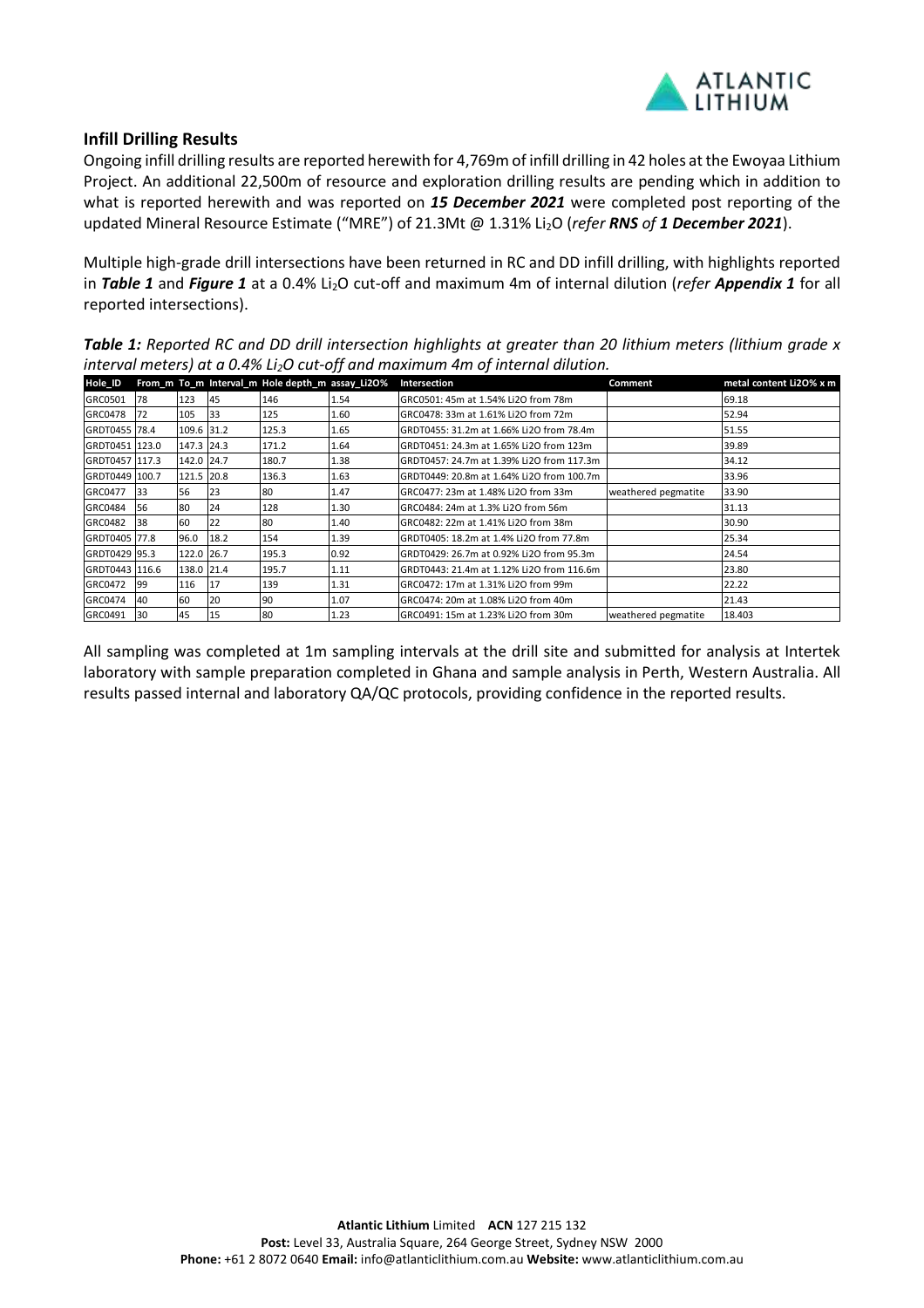



*Figure 1: Newly reported infill drilling highlights (blue dots, with highlights >20 Li2O% x m circled in red), previously reported drill holes (in black dots) and remaining drill holes to report (in white dots) over topography background.*

Highlight drill sections are shown in *Figure 2* and *Figure 3* below for the Ewoyaa North-East and Anokyi deposits.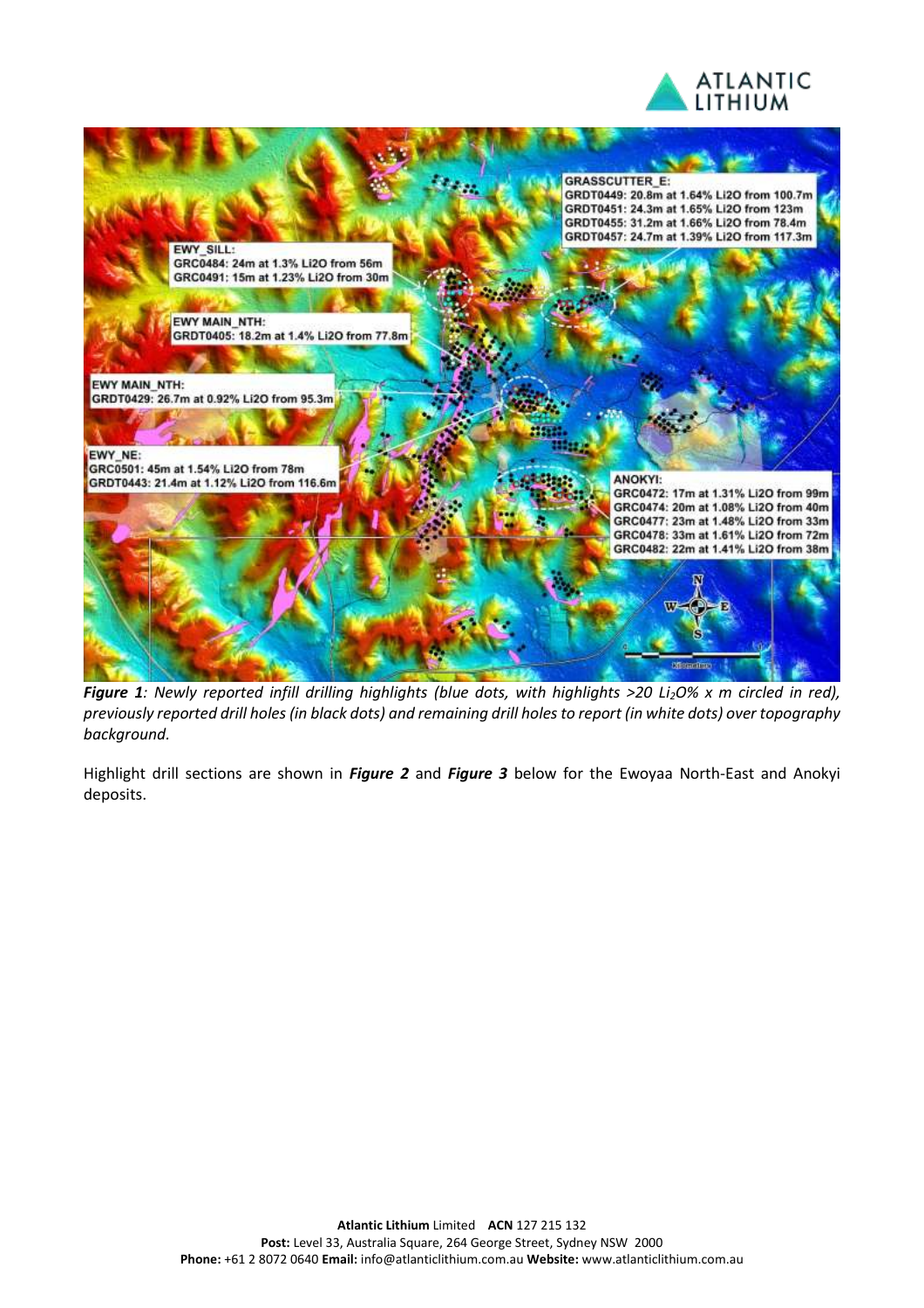



*Figure 2: Cross-section EWYNE\_ looking west for hole GRC0501 at the Ewoyaa North-East deposit.*



*Figure 3: Cross-section AKY\_ looking west for hole GRC0478 at the Anokyi deposit.*

Ongoing infill drilling results validate grade and mineralisation continuity where returned to date over the Ewoyaa Main, Ewoyaa\_NE, Okwesi, Anokyi and Grasscutter\_E deposits, providing confidence in future resource upgrades from inferred to indicated status.

New mineralisation has been intersected and initial high grades returned at the Ewoyaa Sill target where mineralisation is associated with flat lying sill structures favourable for tonnage and low strip ratio potential. Additional mineralisation has been observed in drill cuttings from the new Kaampakrom West target with assay results pending (*see Figure 4*). Both targets fall outside of the currently defined resource.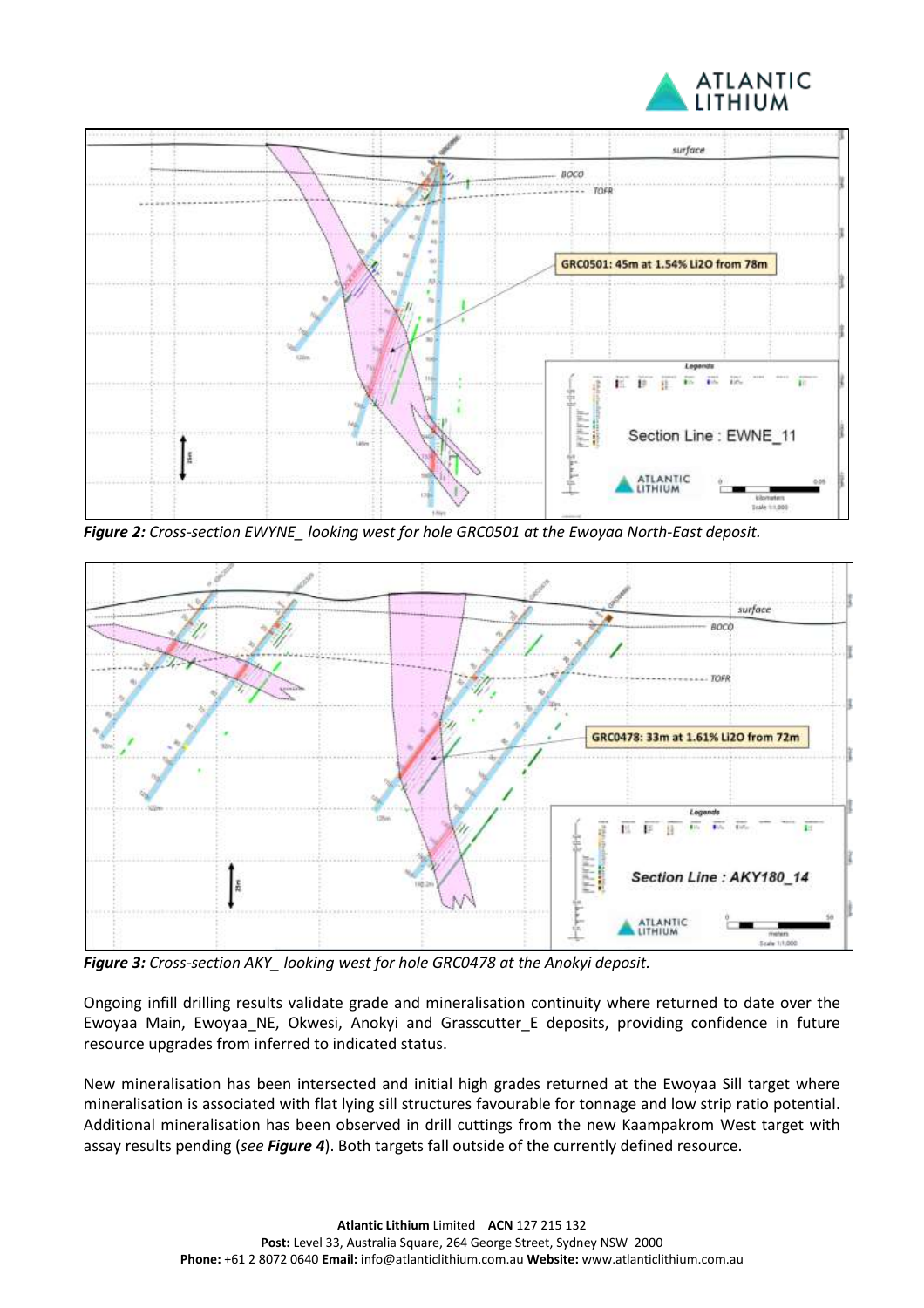

Additionally, the Company has targeted further resource expansion and exploration drilling with assays pending over the Grasscutter West extension zone, Kaampakrom West target and depth extensions at Ewoyaa\_NE, Okewesi, Anokyi and Grasscutter zones (*refer Figure 4*).

Approximately 22,500m of additional resource infill, extensional and exploration drilling assay results are pending.



*Figure 4: New resource expansion targets outside of the currently reported 21.3Mt @ 1.31% Li2O MRE.*

Field teams have returned to site and six auger rigs have commenced drilling activities for both regional exploration and resource expansion targeting over the Mankessim, Mankessim South and Saltpond licenses.

Reverse Circulation exploration and resource drilling is planned to recommence in February 2022 to test new exploration and resource expansion targets along strike and at depth. Diamond drilling will commence thereafter in support of detailed geotechnical, hydrogeology and site investigation drilling.

Planning is underway for airborne geophysical and grid soil geochemistry over the recently granted Cape Coast license (*refer RNS of 19 November 2021*).

For any further information, please contact:

**Atlantic Lithium Limited** Vincent Mascolo (Chief Executive Officer) Amanda Harsas (Company Secretary) [www.atlanticlithium.com.au](http://www.atlanticlithium.com.au/)

Tel: +61 2 8072 0640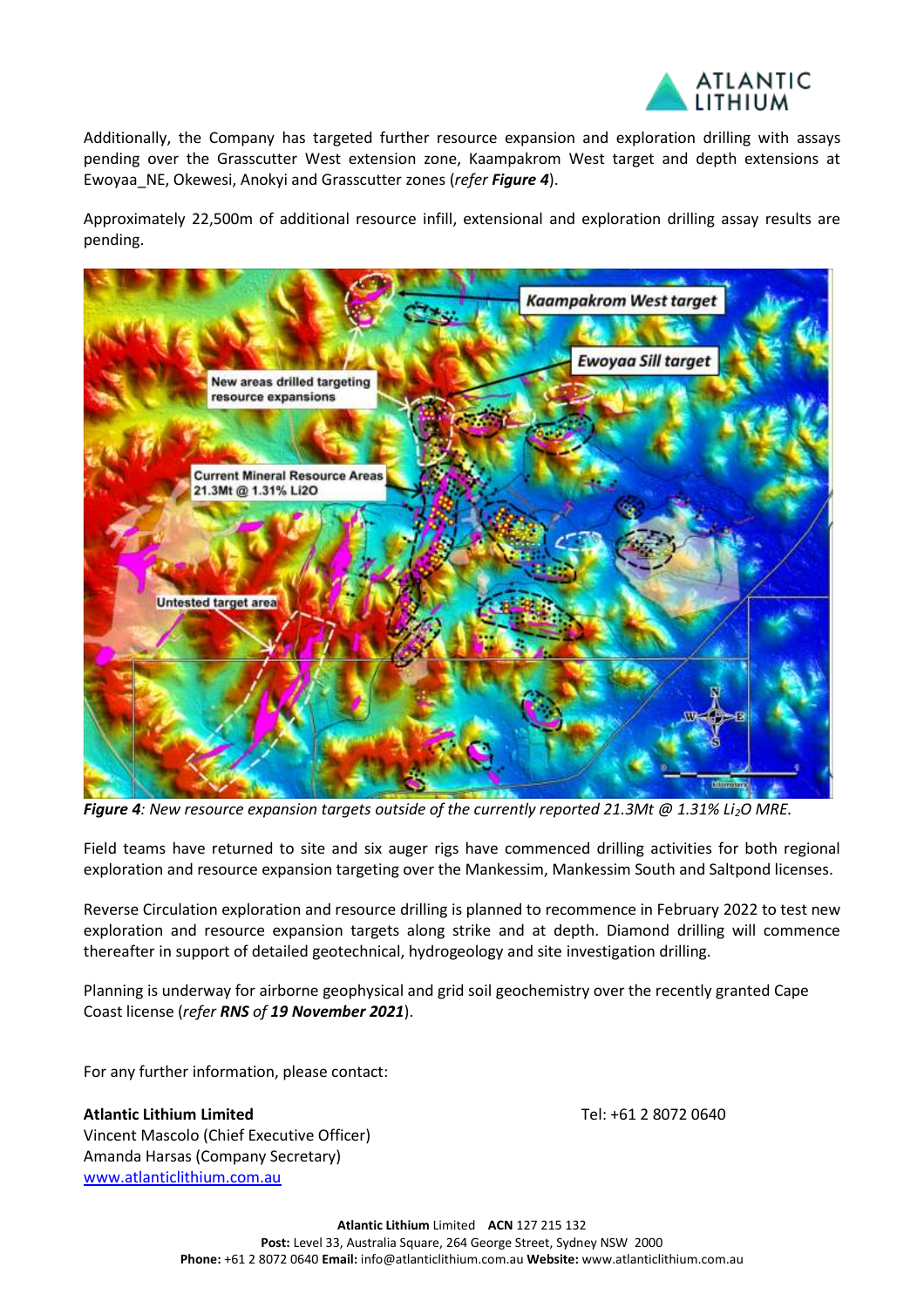

| <b>SP Angel Corporate Finance LLP</b><br><b>Nominated Adviser</b><br>Jeff Keating<br>Charlie Bouverat                           | Tel: +44 (0)20 3470 0470                               |
|---------------------------------------------------------------------------------------------------------------------------------|--------------------------------------------------------|
| <b>Canaccord Genuity Limited</b><br>Joint Company Broker<br>Raj Khatri<br>James Asensio<br><b>Harry Rees</b>                    | Tel: +44 (0) 20 7523 4500                              |
| <b>Liberum Capital Limited</b><br>Joint Company Broker<br><b>Scott Matheson</b><br><b>Edward Thomas</b><br><b>Kane Collings</b> | Tel: +44 (0) 20 3100 2000                              |
| <b>SI Capital Limited</b><br>Joint Company Broker<br>Nick Emerson<br>Jon Levinson                                               | Tel: +44 (0) 1483 413 500<br>Tel: +44 (0) 207 871 4038 |
| <b>Yellow Jersey PR Limited</b>                                                                                                 | Tel: +44 (0)20 3004 9512                               |

Henry Wilkinson Matthew McHale Dominic Barretto

### **Competent Persons**

Information in this report relating to the exploration results is based on data reviewed by Mr Lennard Kolff (MEcon. Geol., BSc. Hons ARSM), Chief Geologist of the Company. Mr Kolff is a Member of the Australian Institute of Geoscientists who has in excess of 20 years' experience in mineral exploration and is a Qualified Person under the AIM Rules. Mr Kolff consents to the inclusion of the information in the form and context in which it appears.

Information in this report relating to Mineral Resources was compiled by Shaun Searle, a Member of the Australian Institute of Geoscientists. Mr Searle has sufficient experience that is relevant to the style of mineralisation and type of deposit under consideration and to the activity being undertaken to qualify as a Competent Person as defined in the 2012 Edition of the 'Australasian Code for Reporting of Exploration Results, Mineral Resources and Ore Reserves' (JORC Code). Mr Searle is a director of Ashmore. Ashmore and the Competent Person are independent of the Company and other than being paid fees for services in compiling this report, neither has any financial interest (direct or contingent) in the Company.

Information in this report relating to metallurgical results is based on data reviewed by Mr Noel O'Brien, Director of Trinol Pty Ltd. Mr O'Brien is a Fellow of the Australasian Institute of Mining and Metallurgy (AusIMM) and has sufficient experience which is relevant to the style of mineralisation and type of deposit under consideration and to the activity which he is undertaking to qualify as a Competent Person as defined in the December 2012 edition of the "Australasian Code for Reporting of Exploration Results, Mineral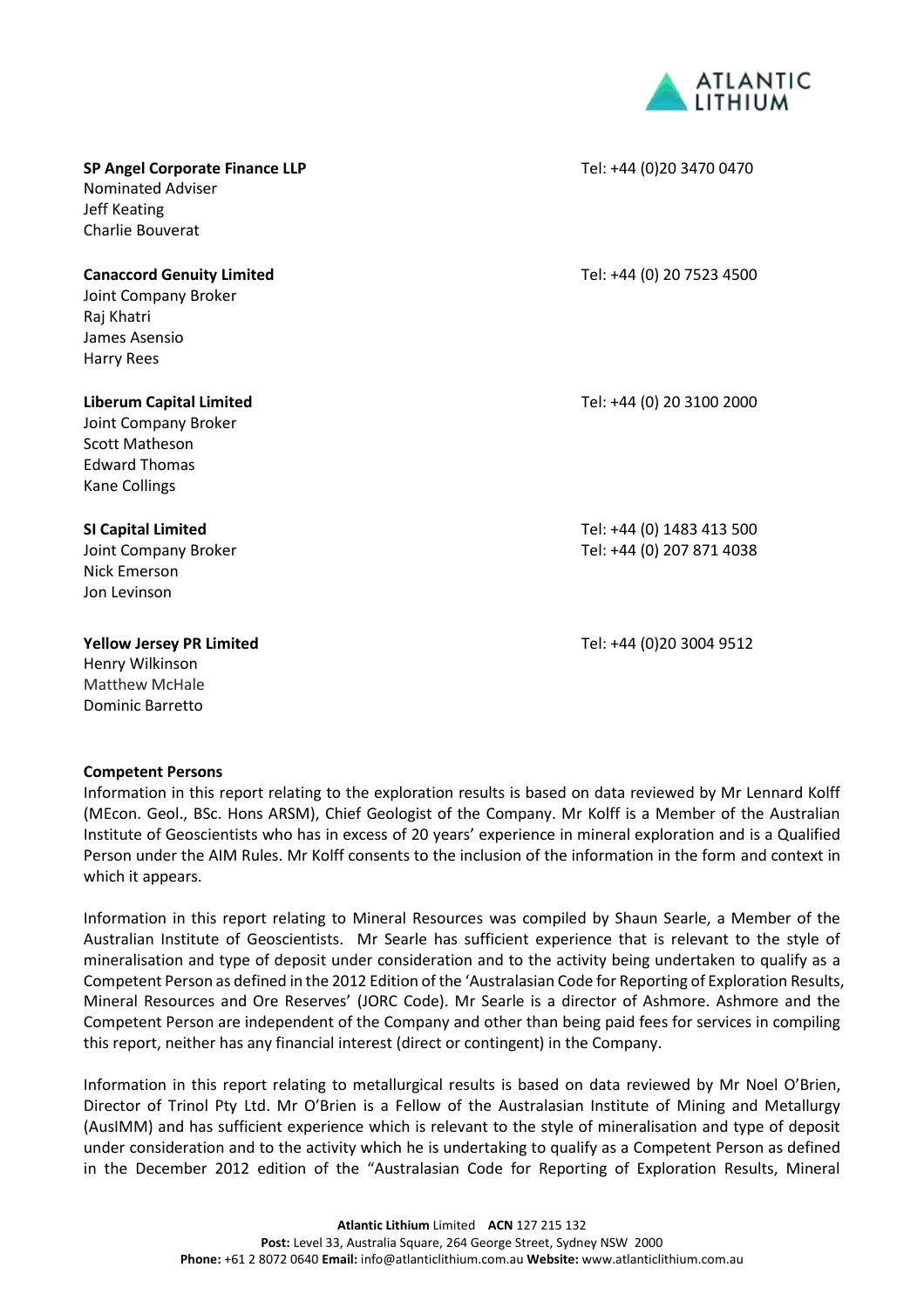

Resources and Ore Reserves" (JORC Code). Mr O'Brien consents to the inclusion in the report of the matters based upon the information in the form and context in which it appears.

This announcement contains inside information for the purposes of Article 7 of the Market Abuse Regulation (EU) 596/2014 as it forms part of UK domestic law by virtue of the European Union (Withdrawal) Act 2018 ("MAR"), and is disclosed in accordance with the Company's obligations under Article 17 of MAR.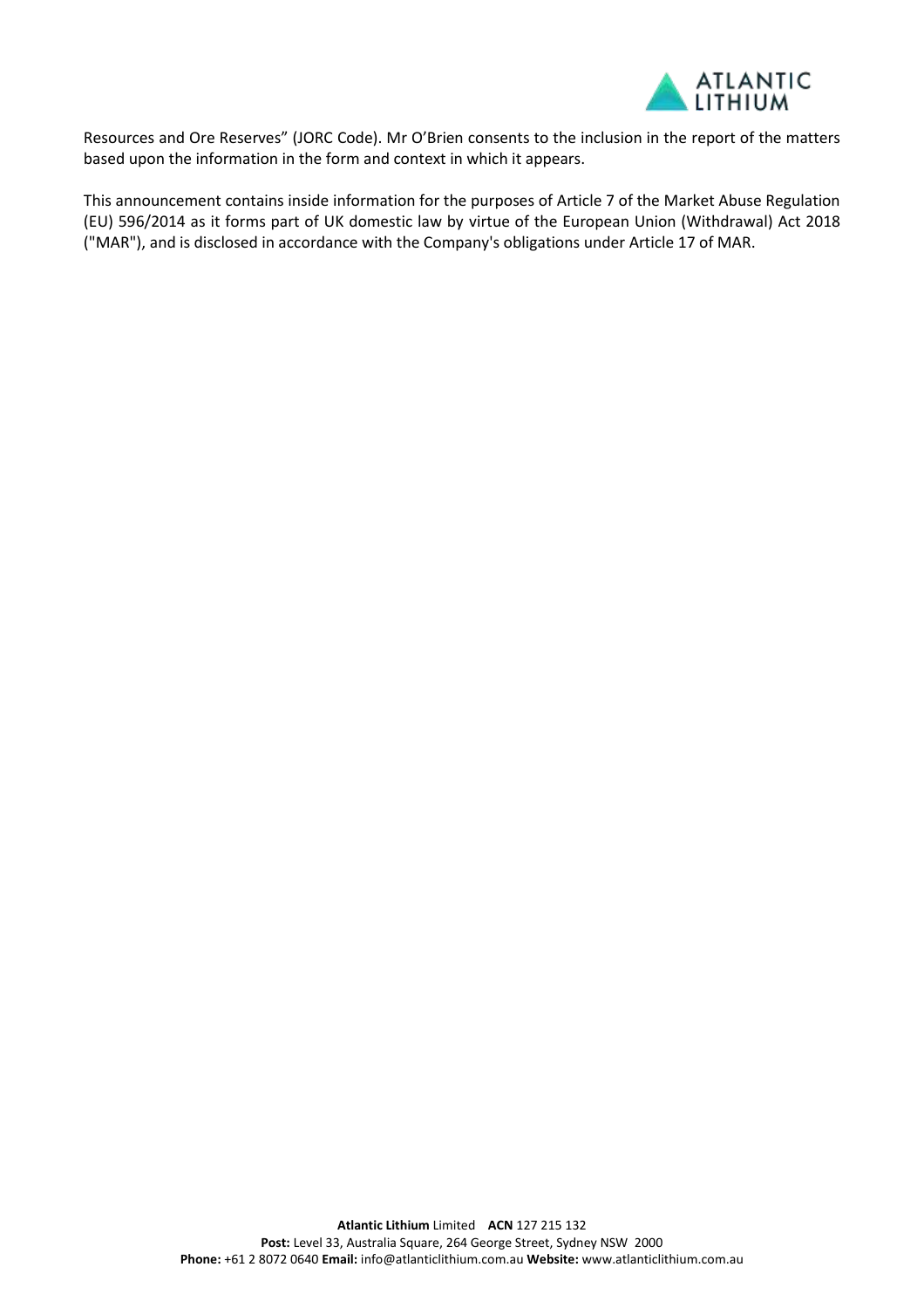

#### **APPENDIX 1**

## *Newly reported infill drill intersections at a 0.4% Li2O cut-off and maximum 4m of internal dilution*

| Hole_ID         |             |             |                | From_m To_m Interval_m Hole depth_m assay_Li2O% | Intersection                                   | Comment                  | metal content Li2O% x m |
|-----------------|-------------|-------------|----------------|-------------------------------------------------|------------------------------------------------|--------------------------|-------------------------|
| GRC0471         | 76          | 80          | $\overline{4}$ | 80                                              | 1.31 GRC0471: 4m at 1.32% Li2O from 76m        |                          | 5.242                   |
| GRC0472         | 93          | 96          | $\overline{3}$ | 139                                             | 1.43 GRC0472: 3m at 1.43% Li2O from 93m        |                          | 4.278                   |
| GRC0472         | 99          | 116         | 17             | 139                                             | 1.31 GRC0472: 17m at 1.31% Li2O from 99m       |                          | 22.219                  |
| GRC0473         | 47          | 52          | 5              | 110                                             | 1.41 GRC0473: 5m at 1.41% Li2O from 47m        |                          | 7.032                   |
| GRC0473         | 54          | 55          | $\mathbf{1}$   | 110                                             | 0.55 GRC0473: 1m at 0.55% Li2O from 54m        |                          | 0.549                   |
| GRC0473         | 65          | 69          | $\overline{4}$ | 110                                             | 1.26 GRC0473: 4m at 1.27% Li2O from 65m        |                          | 5.056                   |
| GRC0474         | 40          | 60          | 20             | 90                                              | 1.07 GRC0474: 20m at 1.08% Li2O from 40m       |                          | 21.428                  |
| GRC0475         | 0           | 50          | 50             | 50                                              | no significant intersections                   | No pegmatite intersected | 0                       |
| GRC0476         | $\mathbf 0$ | 50          | 50             | 50                                              | no significant intersections                   | No pegmatite intersected | $\mathbf 0$             |
| GRC0477         | 33          | 56          | 23             | 80                                              | 1.47 GRC0477: 23m at 1.48% Li2O from 33m       | weathered pegmatite      | 33.904                  |
| GRC0478         | 72          | 105         | 33             | 125                                             | 1.60 GRC0478: 33m at 1.61% Li2O from 72m       |                          | 52.941                  |
| GRC0479         | $\mathbf 0$ | 80          | 80             | 80                                              | no significant intersections                   | weathered pegmatite      | 0                       |
| GRC0480         | 92          | 105         | 13             | 128                                             | 1.30 GRC0480: 13m at 1.31% Li2O from 92m       |                          | 16.911                  |
| GRC0481         | 37          | 41          | $\sqrt{4}$     | 60                                              | 1.13 GRC0481: 4m at 1.14% Li2O from 37m        | weathered pegmatite      | 4.524                   |
| GRC0481         | 50          | 58          | 8              | 60                                              | 1.27 GRC0481: 8m at 1.28% Li2O from 50m        |                          | 10.184                  |
| GRC0482         | 38          | 60          | 22             | 80                                              | 1.40 GRC0482: 22m at 1.41% Li2O from 38m       |                          | 30.897                  |
| GRC0483         | $\mathbf 0$ | 80          | 80             | 80                                              | no significant intersections                   | weathered pegmatite      | 0                       |
| GRC0484         | 56          | 80          | 24             | 128                                             | 1.30 GRC0484: 24m at 1.3% Li2O from 56m        |                          | 31.128                  |
| GRC0484         | 90          | 99          | 9              | 128                                             | 1.10 GRC0484: 9m at 1.1% Li2O from 90m         |                          | 9.865                   |
| GRC0484         | 103         | 107         | 4              | 128                                             | 1.03 GRC0484: 4m at 1.03% Li2O from 103m       |                          | 4.12                    |
| GRC0485         | 110         | 113         | 3              | 128                                             | 2.23 GRC0485: 3m at 2.24% Li2O from 110m       |                          | 6.698                   |
| GRC0486         | 78          | 85          | 7              | 160                                             | 1.22 GRC0486: 7m at 1.23% Li2O from 78m        |                          | 8.551                   |
| GRC0486         | 137         | 140         | 3              | 160                                             | 1.42 GRC0486: 3m at 1.42% Li2O from 137m       |                          | 4.257                   |
| GRC0487         | $\mathbf 0$ | 80          | 80             | 80                                              | no significant intersections                   | No pegmatite intersected | 0                       |
| GRC0488         | 46          | 47          | $\mathbf{1}$   | 80                                              | 0.66 GRC0488: 1m at 0.67% Li2O from 46m        |                          | 0.663                   |
| GRC0489         | 120         | 122         | $\overline{2}$ | 170                                             | 1.18 GRC0489: 2m at 1.19% Li2O from 120m       |                          | 2.368                   |
| GRC0490         | $\mathbf 0$ | 120         | 120            | 120                                             | no significant intersections                   | weathered pegmatite      | $\mathbf 0$             |
| GRC0491         | 30          | 45          | 15             | 80                                              | 1.23 GRC0491: 15m at 1.23% Li2O from 30m       | weathered pegmatite      | 18.403                  |
| GRC0491         | 57          | 59          | $\overline{2}$ | 80                                              | 1.09 GRC0491: 2m at 1.1% Li2O from 57m         |                          | 2.187                   |
| GRC0492         | 37          | 38          | $\mathbf{1}$   | 80                                              | 0.46 GRC0492: 1m at 0.46% Li2O from 37m        | weathered pegmatite      | 0.459                   |
| GRC0492         | 43          | 52          | 9              | 80                                              | 1.39 GRC0492: 9m at 1.39% Li2O from 43m        |                          | 12.484                  |
| GRC0493         | 95          | 101         | 6              | 120                                             | 1.30 GRC0493: 6m at 1.31% Li2O from 95m        |                          | 7.822                   |
| GRC0494         | 0           | 74          | 74             | 74                                              | no significant intersections                   | weathered pegmatite      | 0                       |
| GRC0495         | $\mathbf 0$ | 50          | 50             | 50                                              | no significant intersections                   | weathered pegmatite      | $\mathbf 0$             |
| GRC0496         | $\mathbf 0$ | 80          | 80             | 80                                              | no significant intersections                   | No pegmatite intersected | $\mathbf 0$             |
| GRC0497         | 63          | 67          | $\sqrt{4}$     | 100                                             | 1.04 GRC0497: 4m at 1.04% Li2O from 63m        |                          | 4.154                   |
| GRC0498         | 45          | 47          | $\overline{2}$ | 68                                              | 0.85 GRC0498: 2m at 0.85% Li2O from 45m        |                          | 1.694                   |
| GRC0499         | 80          | 85          | 5              | 103                                             | 0.98 GRC0499: 5m at 0.98% Li2O from 80m        |                          | 4.876                   |
| GRC0500         | $\mathbf 0$ | 80          | 80             | 80                                              | no significant intersections                   | No pegmatite intersected | 0                       |
| GRC0501         | 78          | 123         | 45             | 146                                             | 1.54 GRC0501: 45m at 1.54% Li2O from 78m       |                          | 69.177                  |
| GRDT0405        | 77.8        | 96          | 18.2           | 154                                             | 1.39 GRDT0405: 18.2m at 1.4% Li2O from 77.8m   |                          | 25.337                  |
| <b>GRDT0405</b> |             | 130 130.8   | 0.8            | 154                                             | 0.41 GRDT0405: 0.8m at 0.41% Li2O from 130m    |                          | 0.328                   |
| GRDT0429        | 95.3        | 122         | 26.7           | 195.3                                           | 0.92 GRDT0429: 26.7m at 0.92% Li2O from 95.3m  |                          | 24.54                   |
| GRDT0429        |             | 124.3 125.2 | 0.9            | 195.3                                           | 0.43 GRDT0429: 0.9m at 0.43% Li2O from 124.3m  |                          | 0.387                   |
| <b>GRDT0429</b> |             | 132.5 142.8 | 10.3           | 195.3                                           | 0.67 GRDT0429: 10.3m at 0.67% Li2O from 132.5m |                          | 6.866                   |
| GRDT0435        |             | 132.6 134.4 | 1.8            | 145                                             | 2.14 GRDT0435: 1.8m at 2.14% Li2O from 132.6m  |                          | 3.844                   |
| GRDT0439        | 116.2       | 122         | 5.8            | 171.2                                           | 0.76 GRDT0439: 5.8m at 0.77% Li2O from 116.2m  |                          | 4.41                    |
| GRDT0439        |             | 124 134.6   | 10.6           | 171.2                                           | 1.07 GRDT0439: 10.6m at 1.07% Li2O from 124m   |                          | 11.306                  |
| GRDT0439        | 135.1       | 140         | 4.9            | 171.2                                           | 1.34 GRDT0439: 4.9m at 1.35% Li2O from 135.1m  |                          | 6.583                   |
| GRDT0439        | 145.1       | 153         | 7.9            | 171.2                                           | 1.20 GRDT0439: 7.9m at 1.2% Li2O from 145.1m   |                          | 9.45                    |
| GRDT0440        | 94.5        | 106         | 11.5           | 120                                             | 1.51 GRDT0440: 11.5m at 1.51% Li2O from 94.5m  |                          | 17.323                  |
| GRDT0443        | 116.6       | 138         | 21.4           | 195.7                                           | 1.11 GRDT0443: 21.4m at 1.12% Li2O from 116.6m |                          | 23.798                  |
| GRDT0443        | 154         | 155         | $\mathbf{1}$   | 195.7                                           | 1.24 GRDT0443: 1m at 1.24% Li2O from 154m      |                          | 1.24                    |
| GRDT0443        |             | 166.1 173.2 | 7.1            | 195.7                                           | 0.78 GRDT0443: 7.1m at 0.78% Li2O from 166.1m  |                          | 5.517                   |
| GRDT0449        | 60.3        | 61.3        | $\mathbf{1}$   | 136.3                                           | 1.78 GRDT0449: 1m at 1.78% Li2O from 60.3m     |                          | 1.78                    |
| GRDT0449        |             | 100.7 121.5 | 20.8           | 136.3                                           | 1.63 GRDT0449: 20.8m at 1.64% Li2O from 100.7m |                          | 33.958                  |
| GRDT0451        |             | 123 147.3   | 24.3           | 171.2                                           | 1.64 GRDT0451: 24.3m at 1.65% Li2O from 123m   |                          | 39.89                   |
| GRDT0452        |             | 131 142.2   | 11.2           | 175.1                                           | 1.16 GRDT0452: 11.2m at 1.17% Li2O from 131m   |                          | 12.996                  |
| GRDT0452        | 148         | 156         | 8              | 175.1                                           | 1.27 GRDT0452: 8m at 1.28% Li2O from 148m      |                          | 10.173                  |
| GRDT0455        |             | 78.4 109.6  | 31.2           | 125.3                                           | 1.65 GRDT0455: 31.2m at 1.66% Li2O from 78.4m  |                          | 51.551                  |
| GRDT0457        | 117.3       | 142         | 24.7           | 180.7                                           | 1.38 GRDT0457: 24.7m at 1.39% Li2O from 117.3m |                          | 34.124                  |
| GRDT0457        | 144         | 158         | 14             | 180.7                                           | 1.23 GRDT0457: 14m at 1.23% Li2O from 144m     |                          | 17.184                  |